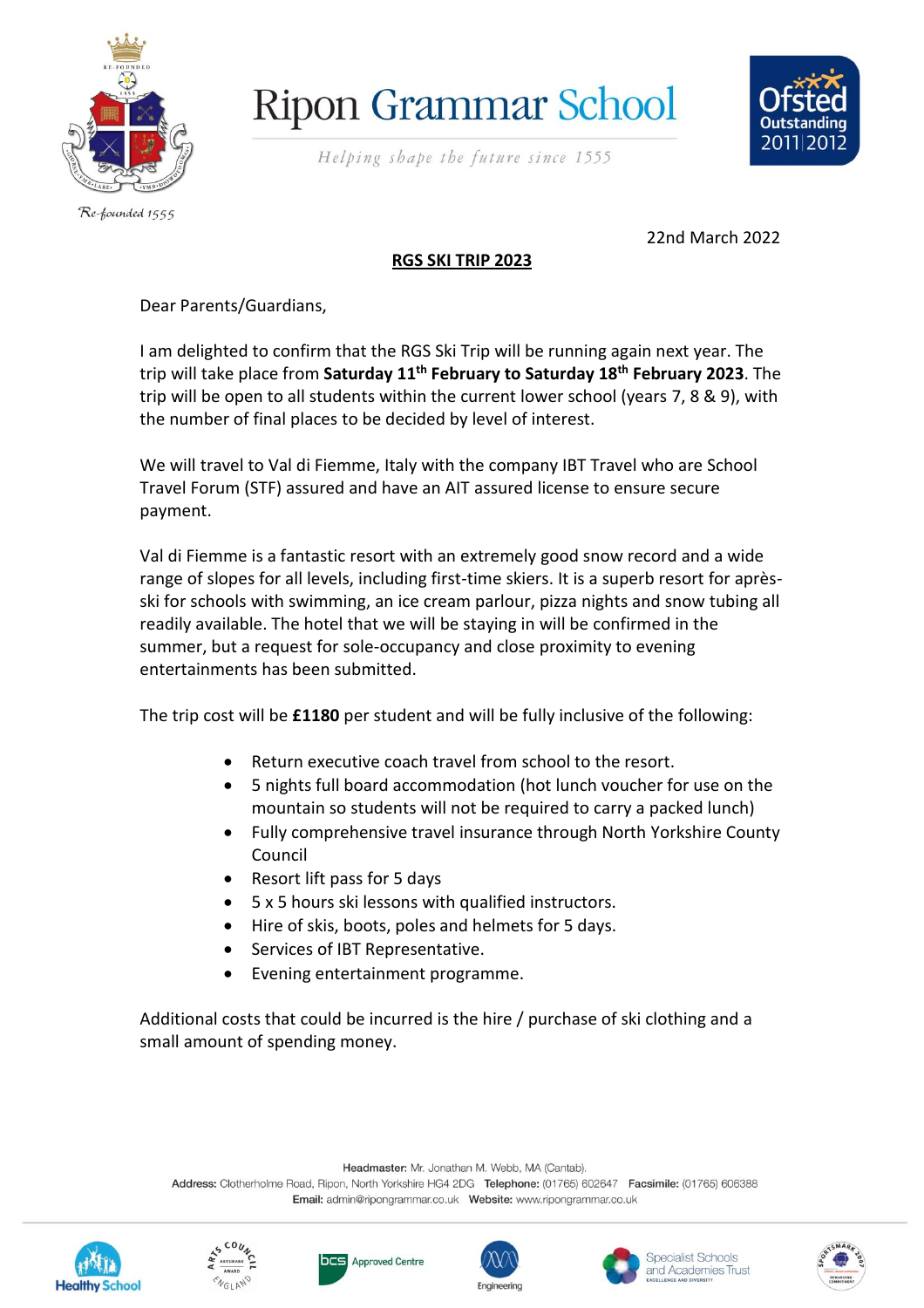

# **Ripon Grammar School**

Helping shape the future since 1555



Re-founded 1555

A deposit of **£150** is required to be paid by **Friday 8 th April, please note that if the student subsequently drops out after being accepted on to the trip this is nonrefundable**. To help spread the cost the second installment of £200 will be due by Friday 3<sup>rd</sup> May, the third instalment of £200 will be due Wednesday 7<sup>th</sup> September and the final balance of £630 due by Friday 4 th November 2022.

Please note that the deposit will not guarantee your son/daughter a place on the trip. The level of interest will determine the type of coach provided and therefore numbers cannot be finalised until after the deposit deadline. 'Names out of a hat' will be the method used if there is any over subscription for places. Full deposits are refundable should your child not be offered a place. Please make the deposit and all subsequent payments via ParentPay.

#### **Covid-19 Information**

For 2023 trips IBT have created a 'Book with Confidence' Financial Guarantee to give schools and students that extra peace of mind when booking. We are covered for a full refund of all active participants, if in the 14 days before departure the following conditions arise:

- The Department of Education advise against overnight trips to your destination
- The FCDO advise against all but essential travel to your destination
- Quarantine is required in your intended destination on arrival or on return to UK
- Your group are affected by local or national lockdown
- Where UK government lockdown measure prevent your tour departing as scheduled.
- Where government or local legislation is in place that impacts and inhibits the primary reason for your travel.

Address: Glothernomie Hoad, Hipon, North Yorkshire Hoad ZDG Telephone: (UT700) 002047 racsimile: (UT700) 000300